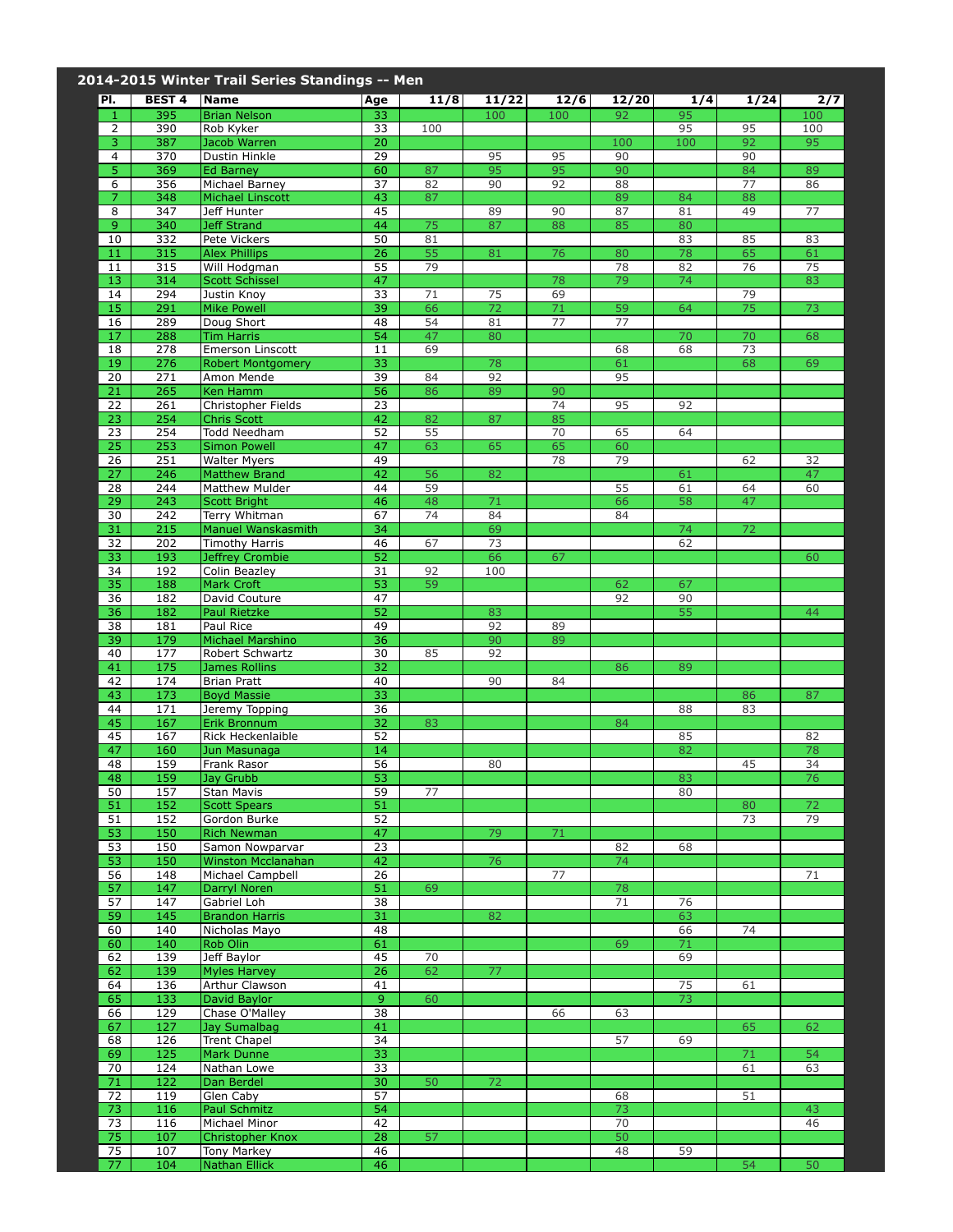| 78               | 102        | Tom Little                                 | 52                    |     |          |     |     |     | 71  | 31 |
|------------------|------------|--------------------------------------------|-----------------------|-----|----------|-----|-----|-----|-----|----|
| 79<br>79         | 100<br>100 | <b>Brandon Cunningham</b><br>Brandon Jones | 22<br>25              |     | 100      |     |     |     | 100 |    |
| 79               | 100        | Jon Houk                                   | 34                    |     |          |     |     | 100 |     |    |
| 79               | 100        | Keith Laverty                              | 27                    | 100 |          |     |     |     |     |    |
| 79               | 100        | <b>Kyle Richards</b>                       | 28                    |     |          | 100 |     |     |     |    |
| 79               | 100        | Michael Traeger                            | $\overline{27}$       |     |          |     | 100 |     |     |    |
| 79<br>86         | 100<br>97  | <b>Trevor Layman</b><br>Eric Bie           | 29<br>42              |     |          |     |     | 57  | 100 | 40 |
| 87               | 95         | Ed Smilde                                  | 24                    | 95  |          |     |     |     |     |    |
| 87               | 95         | <b>Floyd Summers</b>                       | 19                    |     |          |     |     |     | 95  |    |
| 87               | 95         | <b>Joel Mahoney</b>                        | 25                    |     | 95       |     |     |     |     |    |
| 87               | 95         | Paul Mannino                               | 41                    | 95  |          |     |     |     |     |    |
| 87<br>92         | 95<br>92   | <b>Phil Brock</b><br>Benjamin Haber        | $\overline{25}$<br>32 |     |          | 92  |     |     |     | 95 |
| 92               | 92         | David White-Espin                          | 53                    |     |          |     |     |     | 92  |    |
| 92               | 92         | Jeffrey Early                              | 34                    |     |          |     |     | 92  |     |    |
| 92               | 92         | John Urdal                                 | 37                    | 92  |          |     |     |     |     |    |
| 92               | 92         | Emmet Hogan                                | 45                    |     |          |     |     |     |     | 92 |
| 92<br>98         | 92<br>90   | Barry Kenna<br>Alastair Murray             | 38<br>22              | 90  |          |     |     |     |     | 92 |
| 98               | 90         | <b>Brendan Dundas</b>                      | 44                    | 90  |          |     |     |     |     |    |
| $\overline{98}$  | 90         | <b>Brian Morrison</b>                      | 36                    |     |          |     |     |     | 90  |    |
| 98               | 90         | Kai Hansen                                 | 49                    |     |          |     |     | 90  |     |    |
| 98               | 90         | Will Gochberg                              | 30                    |     |          |     |     |     |     | 90 |
| 98<br>104        | 90<br>89   | <b>Steve Moore</b><br>Ben Fox              | 48<br>29              | 89  |          |     |     |     |     | 90 |
| 104              | 89         | <b>Chris Fields</b>                        | 23                    |     |          |     |     |     | 89  |    |
| 104              | 89         | Jeremy Proud                               | 34                    |     |          |     | 89  |     |     |    |
| 104              | 89         | Jim Harvey                                 | 52                    | 89  |          |     |     |     |     |    |
| 104              | 89         | Michael Hill                               | 45                    |     |          |     |     |     | 89  |    |
| 104<br>104       | 89<br>89   | <b>Patrick Nuss</b><br>Spencer Otis        | 34<br>14              |     | 89       |     |     | 89  |     |    |
| 104              | 89         | Jeremy Gordon                              | 33                    |     |          |     |     |     |     | 89 |
| 112              | 88         | Alex Armstrong                             | 35                    |     |          |     |     |     | 88  |    |
| 112              | 88         | <b>Brandon O'Toole</b>                     | 29                    |     | 88       |     |     |     |     |    |
| 112              | 88         | Charlie Herche                             | 28                    |     |          | 88  |     |     |     |    |
| 112<br>112       | 88<br>88   | Greig Jansen<br>John O'Connor              | 38<br>44              | 88  | 88       |     |     |     |     |    |
| 112              | 88         | <b>Kyle Davis</b>                          | 36                    | 88  |          |     |     |     |     |    |
| 112              | 88         | Philippe Letourneau                        | 51                    |     | 88       |     |     |     |     |    |
| 112              | 88         | <b>Robert Forys</b>                        | 39                    |     |          |     |     | 88  |     |    |
| 112<br>112       | 88<br>88   | Sam Mean                                   | $\overline{23}$<br>23 |     |          |     | 88  |     |     | 88 |
| 112              | 88         | <b>Austin Grego</b><br>David Childs        | 53                    |     |          |     |     |     |     | 88 |
| 123              | 87         | <b>Brandon Dean</b>                        | 23                    |     |          | 87  |     |     |     |    |
| 123              | 87         | Chuck Rinker                               | 36                    |     |          |     |     |     | 87  |    |
| 123              | 87         | Darren Campbell                            | 20                    |     |          |     |     | 87  |     |    |
| 123<br>123       | 87<br>87   | Jason Tacchini<br><b>Mike Gore</b>         | 29<br>23              |     |          | 87  |     |     | 87  |    |
| 123              | 87         | Mila Adams                                 |                       |     |          |     |     | 87  |     |    |
| 123              | 87         | <b>Robert Tunstall</b>                     | 30                    |     | 87       |     |     |     |     |    |
| 123              | 87         | Ryan Mott                                  | $\overline{21}$       |     |          |     | 87  |     |     |    |
| 123              | 87         | <b>Brian Keogh</b>                         | 45                    |     |          |     |     |     |     | 87 |
| 132<br>132       | 86<br>86   | Anders Zwartjes<br>Dan Spencer             | 33<br>53              | 86  | 86       |     |     |     |     |    |
| 132              | 86         | Eric Sanchez                               | 26                    |     | 86       |     |     |     |     |    |
| 132              | 86         | John Bruckner                              | 51                    |     |          |     |     |     | 86  |    |
| 132              | 86         | John Sindelar                              | 46                    |     | 86       |     |     |     |     |    |
| 132<br>132       | 86<br>86   | Michael Metzger<br>Norm Buckley            | 34<br>53              |     |          |     |     | 86  |     |    |
| 132              | 86         | Peter Hansen                               | 32                    |     |          | 86  |     | 86  |     |    |
| 132              | 86         | Samuel Read                                | $\overline{27}$       |     |          |     | 86  |     |     |    |
| 132              | 86         | Steven Blackburn                           | 44                    |     |          | 86  |     |     |     |    |
| $\overline{132}$ | 86         | Herb Purganan                              | 27                    |     |          |     |     |     |     | 86 |
| 143<br>143       | 85<br>85   | Chris Scot<br>Dan Shapiro                  | $\mathbf{0}$<br>37    |     | 85       |     | 85  |     |     |    |
| 143              | 85         | Daulot Fountain                            | 58                    | 85  |          |     |     |     |     |    |
| 143              | 85         | Greg Barnes                                | 49                    |     | 85       |     |     |     |     |    |
| 143              | 85         | Michael Ballas                             | 49                    |     |          |     |     |     | 85  |    |
| 143              | 85         | Michael Hamachek                           | $\overline{28}$       |     |          | 85  |     |     |     |    |
| 143<br>143       | 85<br>85   | Paul Bryant<br>Richard Lander              | 49<br>38              |     | 85       |     |     | 85  |     |    |
| 143              | 85         | <b>Eric Molnar</b>                         | 26                    |     |          |     |     |     |     | 85 |
| 143              | 85         | Chad Berg                                  | 50                    |     |          |     |     |     |     | 85 |
| 153              | 84         | <b>Brian Connolly</b>                      | 31                    |     |          |     |     |     | 84  |    |
| 153              | 84         | Colin Jensen                               | 0                     | 84  |          |     |     |     |     |    |
| 153<br>153       | 84<br>84   | Greg Tatum<br>Jeffrey Yamada               | 27<br>54              |     | 84<br>84 |     |     |     |     |    |
| 153              | 84         | <b>Robert Watson</b>                       | 25                    |     |          | 84  |     |     |     |    |
|                  |            |                                            |                       |     |          |     |     |     |     |    |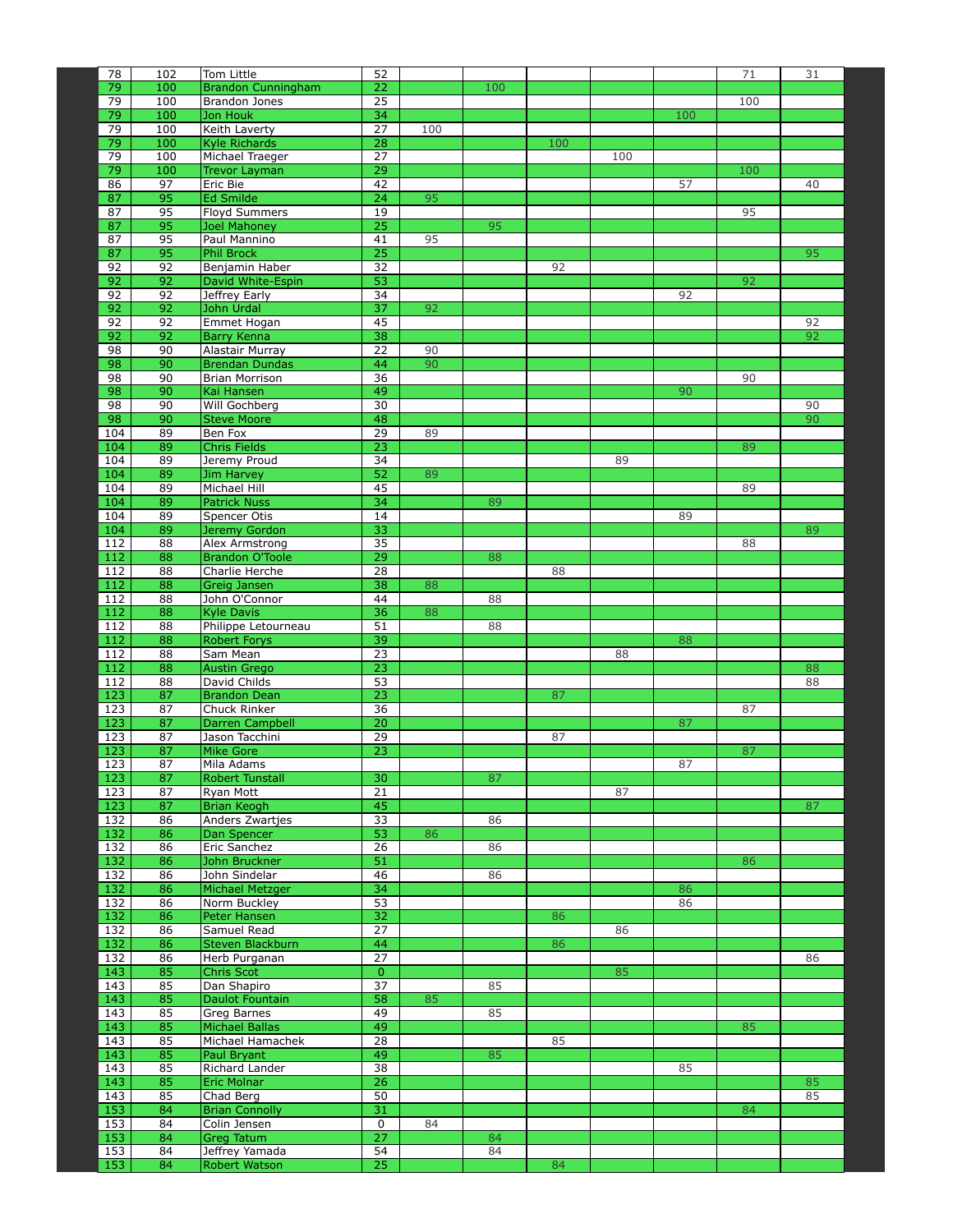| 153        | 84                    | Steve Otis                                    | 45                    |    |    |    |    | 84 |    |          |
|------------|-----------------------|-----------------------------------------------|-----------------------|----|----|----|----|----|----|----------|
| 153<br>153 | 84<br>84              | Darwin Roberts<br>David Ebbo                  | 40<br>44              |    |    |    |    |    |    | 84<br>84 |
| 161        | 83                    | <b>Alex Simon</b>                             | 44                    |    |    |    | 83 |    |    |          |
| 161        | 83                    | Alistair Goodchild                            | 8                     |    | 83 |    |    |    |    |          |
| 161        | 83                    | <b>Christopher Maccausland</b>                | 33                    |    | 83 |    |    |    |    |          |
| 161<br>161 | 83<br>83              | Jim Coyne<br><b>Mark Sweetwood</b>            | 40<br>57              | 83 |    | 83 |    |    |    |          |
| 161        | 83                    | Michiel Moore                                 | 32                    |    |    |    |    |    | 83 |          |
| 161        | 83                    | <b>Mike Beasley</b>                           | 51                    |    |    |    | 83 |    |    |          |
| 161        | 83                    | Tim Campbell                                  | 53                    |    |    | 83 |    |    |    |          |
| 169<br>169 | 82<br>82              | Dylan Randolph<br>Jason Nam                   | 28<br>32              |    |    | 82 |    |    | 82 |          |
| 169        | 82                    | <b>Matthew Brady</b>                          | 36                    |    |    |    | 82 |    |    |          |
| 169        | 82                    | Patrick Cushing                               | 34                    |    |    | 82 |    |    |    |          |
| 169        | 82                    | <b>Paul Unglaub</b>                           | 39                    |    |    |    |    |    | 82 |          |
| 169<br>169 | 82<br>82              | Stephan Baulch<br>Octavian Popa               | 23<br>50              |    | 82 |    |    |    |    | 82       |
| 176        | 81                    | Andy Mack                                     | 30                    |    |    |    | 81 |    |    |          |
| 176        | 81                    | Aneeb Qureshi                                 | $\overline{27}$       |    |    |    |    |    | 81 |          |
| 176        | 81                    | Anton Tsiberkin                               | 34                    |    |    |    | 81 |    |    |          |
| 176<br>176 | 81<br>81              | <b>Austin Dean</b><br>Justin Bishop           | $\overline{24}$       | 81 |    | 81 |    |    |    |          |
| 176        | 81                    | Kevin Keller                                  | 32<br>54              |    |    | 81 |    |    |    |          |
| 176        | 81                    | Lance Jorgensen                               | 40                    |    |    |    |    | 81 |    |          |
| 176        | 81                    | <b>Nick Christoforou</b>                      | 18                    |    |    |    |    |    | 81 |          |
| 176<br>176 | 81<br>81              | Thomas Ross                                   | 42<br>53              |    | 81 |    |    |    |    |          |
| 176        | 81                    | <b>Guy Larsen</b><br>Mike Flood               | 39                    |    |    |    |    |    |    | 81<br>81 |
| 187        | 80                    | <b>Barton Bowers</b>                          | 41                    | 80 |    |    |    |    |    |          |
| 187        | 80                    | Brendan Hillard                               | 48                    |    |    | 80 |    |    |    |          |
| 187        | 80                    | <b>Curt Fulgham</b>                           | 40                    |    |    |    | 80 |    |    |          |
| 187<br>187 | 80<br>80              | Gregg Anderson<br><b>Mike Garritson</b>       | 46<br>45              | 80 |    | 80 |    |    |    |          |
| 187        | 80                    | Robert Nielsen                                | 27                    |    | 80 |    |    |    |    |          |
| 187        | 80                    | <b>Steven Hall</b>                            | 34                    |    |    |    |    |    | 80 |          |
| 187        | 80                    | Tom Hollenberry                               | 51                    |    |    |    |    |    |    | 80       |
| 187<br>196 | 80<br>79              | <b>Eric Ciocco</b><br>Andrew Elstin           | 47<br>46              |    |    |    |    | 79 |    | 80       |
| 196        | 79                    | Chris Barr                                    | 24                    |    |    |    |    |    | 79 |          |
| 196        | 79                    | Dmitriy Drusvyatskiy                          | 27                    |    | 79 |    |    |    |    |          |
| 196        | 79                    | James Hagemann                                | 28                    |    |    | 79 |    |    |    |          |
| 196<br>196 | 79<br>79              | Jerid Hammer<br>Moni Neradilek                | $\overline{26}$<br>38 | 79 | 79 |    |    |    |    |          |
| 196        | 79                    | Nathan Schaeffer                              | 24                    |    |    | 79 |    |    |    |          |
| 196        | 79                    | <b>Rich Brabant</b>                           | 52                    |    |    |    |    | 79 |    |          |
| 196        | 79                    | Adam Bossert                                  | 25                    |    |    |    |    |    |    | 79       |
| 205<br>205 | 78<br>78              | <b>Aaron Steers</b><br>Anderson Summers       | $\overline{32}$<br>24 |    |    |    |    | 78 | 78 |          |
| 205        | 78                    | <b>Arny Stonkus</b>                           | 59                    | 78 |    |    |    |    |    |          |
| 205        | 78                    | Jeff Nelson                                   | $\overline{27}$       | 78 |    |    |    |    |    |          |
| 205        | 78                    | Seth Luginbill                                | 32                    |    | 78 |    |    |    |    |          |
| 205<br>205 | $\overline{78}$<br>78 | Tom Stark<br>Yoshihiro Sunai                  | 45<br>48              |    | 78 |    |    |    | 78 |          |
| 205        | 78                    | Cory Bertram                                  | 25                    |    |    |    |    |    |    | 78       |
| 213        | 77                    | <b>Conor Mcmonagle</b>                        | 31                    |    |    |    | 77 |    |    |          |
| 213        | 77                    | David Waterworth                              | 45                    |    |    |    |    | 77 |    |          |
| 213<br>213 | 77<br>77              | <b>Enjay Santos</b><br>Kris Lukesh            | 38<br>43              | 77 |    |    |    |    | 77 |          |
| 213        | 77                    | <b>Mathias Morache</b>                        | 28                    |    |    |    |    | 77 |    |          |
| 213        | 77                    | Stephen Derosa                                | 53                    |    | 77 |    |    |    |    |          |
| 213        | 77                    | Mathias Mosinski                              | 39                    |    |    |    |    |    |    | 77       |
| 220<br>220 | 76<br>76              | Chris Twombley<br>Ed Hong                     | 48<br>41              |    | 76 |    | 76 |    |    |          |
| 220        | 76                    | Kevin King                                    | 42                    | 76 |    |    |    |    |    |          |
| 220        | 76                    | <b>Matthew Bowen</b>                          | 33                    |    |    |    |    |    | 76 |          |
| 220        | 76                    | Max Mean                                      | 27                    |    |    |    | 76 |    |    |          |
| 220<br>220 | 76<br>76              | <b>Rob Beck</b><br><b>Steve Eberly</b>        | $\overline{24}$<br>59 |    |    | 76 |    | 76 |    |          |
| 220        | 76                    | <b>Tyler Williams</b>                         | 44                    | 76 |    |    |    |    |    |          |
| 220        | 76                    | Doug Loehr                                    | 32                    |    |    |    |    |    |    | 76       |
| 229        | 75                    | Alan Lord                                     | 39                    |    |    | 75 |    |    |    |          |
| 229<br>229 | 75<br>75              | <b>Barry Teschlog</b><br><b>Blair Elander</b> | 45<br>53              |    |    | 75 |    | 75 |    |          |
| 229        | 75                    | David Longdon                                 | 54                    |    |    |    |    |    | 75 |          |
| 229        | 75                    | Jerry Koh                                     | 41                    |    |    |    | 75 |    |    |          |
| 229        | 75                    | Lars Larson                                   | 50                    | 75 |    |    |    |    |    |          |
| 229        | 75                    | Mark Zimmerly                                 | 35                    |    |    |    | 75 |    |    |          |
| 229<br>229 | 75<br>75              | Patrick Cunningham<br><b>Branton Boehm</b>    | 53<br>34              |    | 75 |    |    |    |    | 75       |
|            |                       |                                               |                       |    |    |    |    |    |    |          |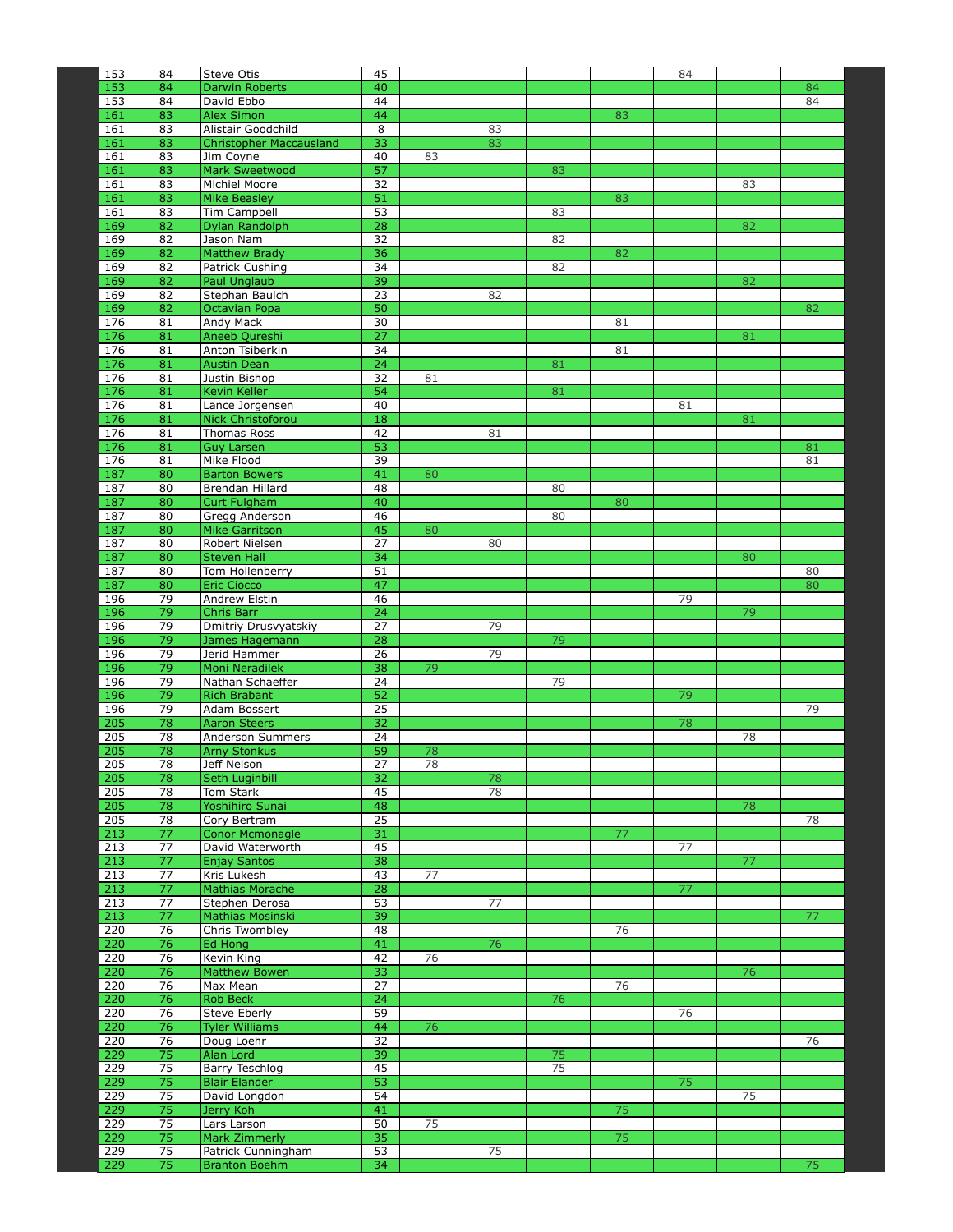| 238        | 74                    | Aaron Pollack                           | 23                    |    |    |    |    |    | 74 |          |
|------------|-----------------------|-----------------------------------------|-----------------------|----|----|----|----|----|----|----------|
| 238        | 74                    | Benjamin Perri                          | 37                    | 74 |    |    |    |    |    |          |
| 238        | 74                    | Brandon T. Harris                       | 10                    |    | 74 |    |    |    |    |          |
| 238        | 74                    | <b>Brandon Upton</b>                    | 22                    |    |    | 74 |    |    |    |          |
| 238        | 74                    | Dick Salazar                            | $\overline{35}$       |    |    |    | 74 |    |    |          |
| 238        | 74                    | Thomas Ortenzi                          | 47                    |    | 74 |    |    |    |    |          |
| 238<br>238 | 74<br>74              | Robert Grego                            | 50<br>46              |    |    |    |    |    |    | 74<br>74 |
| 246        | 73                    | <b>Peter Cousseau</b><br>Andrew Hayward | 22                    |    |    | 73 |    |    |    |          |
| 246        | 73                    | <b>Gary Rice</b>                        | 58                    |    |    |    | 73 |    |    |          |
| 246        | 73                    | Jeremy Parker                           | 38                    | 73 |    |    |    |    |    |          |
| 246        | 73                    | Jonny Wilkerson                         | 34                    |    |    |    |    | 73 |    |          |
| 246        | 73                    | Michael Radin                           | 34                    |    | 73 |    |    |    |    |          |
| 246        | 73                    | Nathan Wilkinson                        | 11                    |    |    | 73 |    |    |    |          |
| 246        | 73                    | Tom Prata                               | 0                     | 73 |    |    |    |    |    |          |
| 246        | $\overline{73}$       | <b>Mark Brown</b>                       | 46                    |    |    |    |    |    |    | 73       |
| 254        | $\overline{72}$       | Alastair Goodchild                      | 8                     | 72 |    |    |    |    |    |          |
| 254        | 72                    | <b>Christian Harris</b>                 | 37                    |    |    |    |    | 72 |    |          |
| 254        | 72<br>$\overline{72}$ | Clint Loper                             | 52                    |    |    |    |    | 72 |    |          |
| 254<br>254 | $\overline{72}$       | <b>Connor Mickelson</b><br>Dan Guerrero | $\overline{23}$<br>53 |    |    | 72 |    |    | 72 |          |
| 254        | $\overline{72}$       | <b>Graham Brown</b>                     | 32                    | 72 |    |    |    |    |    |          |
| 254        | 72                    | Mark Langley                            | 48                    |    |    |    | 72 |    |    |          |
| 254        | 72                    | Robert Pigott                           | 38                    |    |    |    | 72 |    |    |          |
| 254        | $\overline{72}$       | <b>Todd King</b>                        | 38                    |    |    | 72 |    |    |    |          |
| 254        | $\overline{72}$       | <b>Andrew Harbison</b>                  | 28                    |    |    |    |    |    |    | 72       |
| 264        | 71                    | Jack Welsh                              | 11                    |    |    |    | 71 |    |    |          |
| 264        | 71                    | Keith Lamag                             | 50                    |    | 71 |    |    |    |    |          |
| 264        | 71                    | Mark Gibbs                              | 44                    | 71 |    |    |    |    |    |          |
| 264        | $\overline{71}$       | <b>Stephen Cheung</b>                   | 34                    |    |    |    |    | 71 |    |          |
| 264        | 71                    | David Molitor                           | 36                    |    |    |    |    |    |    | 71       |
| 269        | 70                    | Dan Westley                             | 32                    |    |    | 70 |    |    |    |          |
| 269<br>269 | 70<br>70              | Daniel Hull<br>Douglas Hoogervorst      | 22<br>44              | 70 | 70 |    |    |    |    |          |
| 269        | 70                    | Jed Fransen                             | 35                    |    |    |    | 70 |    |    |          |
| 269        | 70                    | John Rogers                             | 30                    |    |    |    |    |    | 70 |          |
| 269        | 70                    | Mike Mahanay                            | 59                    |    |    |    |    | 70 |    |          |
| 269        | 70                    | <b>Stephen Thomas</b>                   | 48                    |    | 70 |    |    |    |    |          |
| 269        | 70                    | Mike Zelora                             | 14                    |    |    |    |    |    |    | 70       |
| 269        | 70                    | Mark Burke                              | 52                    |    |    |    |    |    |    | 70       |
| 278        | 69                    | John Murphy                             | 32                    |    |    |    |    |    | 69 |          |
| 278        | 69                    | Ryan Burbidge                           | 28                    |    |    |    |    |    | 69 |          |
| 278        | 69                    | Steve Mean                              | 59                    |    |    |    | 69 |    |    |          |
| 278        | 69                    | <b>Travis Sangder</b>                   | 26                    |    |    | 69 |    |    |    |          |
| 278<br>283 | 69<br>68              | Patrick Burns<br><b>Andrew Hwang</b>    | 33<br>43              | 68 |    |    |    |    |    | 69       |
| 283        | 68                    | <b>Elliott Neff</b>                     | 37                    |    |    | 68 |    |    |    |          |
| 283        | 68                    | <b>Mark Yates</b>                       | 49                    |    | 68 |    |    |    |    |          |
| 283        | 68                    | Peter Mckay                             | 53                    | 68 |    |    |    |    |    |          |
| 283        | 68                    | Phil Mann                               | 29                    |    |    |    |    |    | 68 |          |
| 283        | 68                    | Zach Zimmerman                          | 34                    |    |    |    |    |    |    | 68       |
| 289        | 67                    | Chris Rios                              | 45                    |    |    |    | 67 |    |    |          |
| 289        | 67                    | David Lakey                             | 57                    |    |    |    |    |    | 67 |          |
| 289        | 67                    | <b>Gary Mccluskey</b>                   | 40                    | 67 |    |    |    |    |    |          |
| 289        | 67                    | Jerry Desmul                            | 47                    |    | 67 |    |    |    |    |          |
| 289<br>289 | 67<br>67              | <b>Mike Gerdes</b>                      | 45<br>51              |    |    |    |    | 67 |    |          |
| 289        | 67                    | Philip Gallaway<br>Roy Osterhaus        | 61                    |    |    |    | 67 |    | 67 |          |
| 289        | 67                    | Matt Simon                              | $\overline{23}$       |    |    |    |    |    |    | 67       |
| 289        | 67                    | John Litzenberger                       | 53                    |    |    |    |    |    |    | 67       |
| 298        | 66                    | Conrad Kreick                           | 61                    | 66 |    |    |    |    |    |          |
| 298        | 66                    | <b>Khahil White</b>                     | 29                    |    |    |    | 66 |    |    |          |
| 298        | 66                    | Ryan Peterson                           | 39                    |    |    |    |    |    | 66 |          |
| 298        | 66                    | Sean Mcdonald                           | 65                    |    |    |    |    | 66 |    |          |
| 298        | 66                    | Victor Dzheyranov                       | 41                    |    |    |    |    |    | 66 |          |
| 298        | 66                    | <b>Andy Martin</b>                      | 48                    |    |    |    |    |    |    | 66       |
| 298        | 66<br>65              | David Siu                               | $\overline{24}$       | 65 |    |    |    |    |    | 66       |
| 305<br>305 | 65                    | <b>Clay Malinak</b><br>David Coffman    | 52<br>$\pmb{0}$       |    |    |    | 65 |    |    |          |
| 305        | 65                    | Enric Jane                              | 39                    | 65 |    |    |    |    |    |          |
| 305        | 65                    | Tom Kelley                              | $\overline{37}$       |    |    |    |    | 65 |    |          |
| 305        | 65                    | Zeshan Khan                             | 42                    |    |    |    |    | 65 |    |          |
| 305        | 65                    | Mark Kipfer                             | 49                    |    |    |    |    |    |    | 65       |
| 305        | 65                    | John Gorman                             | 38                    |    |    |    |    |    |    | 65       |
| 312        | 64                    | Charles Clark                           | 0                     | 64 |    |    |    |    |    |          |
| 312        | 64                    | <b>Chris Doces</b>                      | 42                    |    |    |    | 64 |    |    |          |
| 312        | 64                    | Jeff Welsh                              | 49                    |    |    |    | 64 |    |    |          |
| 312        | 64                    | <b>Neal Dempsey</b>                     | 73                    |    | 64 |    |    |    |    |          |
| 312        | 64                    | Paul Magno                              | 35                    | 64 |    |    |    |    |    |          |
| 312        | 64                    | Simon Harrington                        | 9                     |    |    |    |    |    | 64 |          |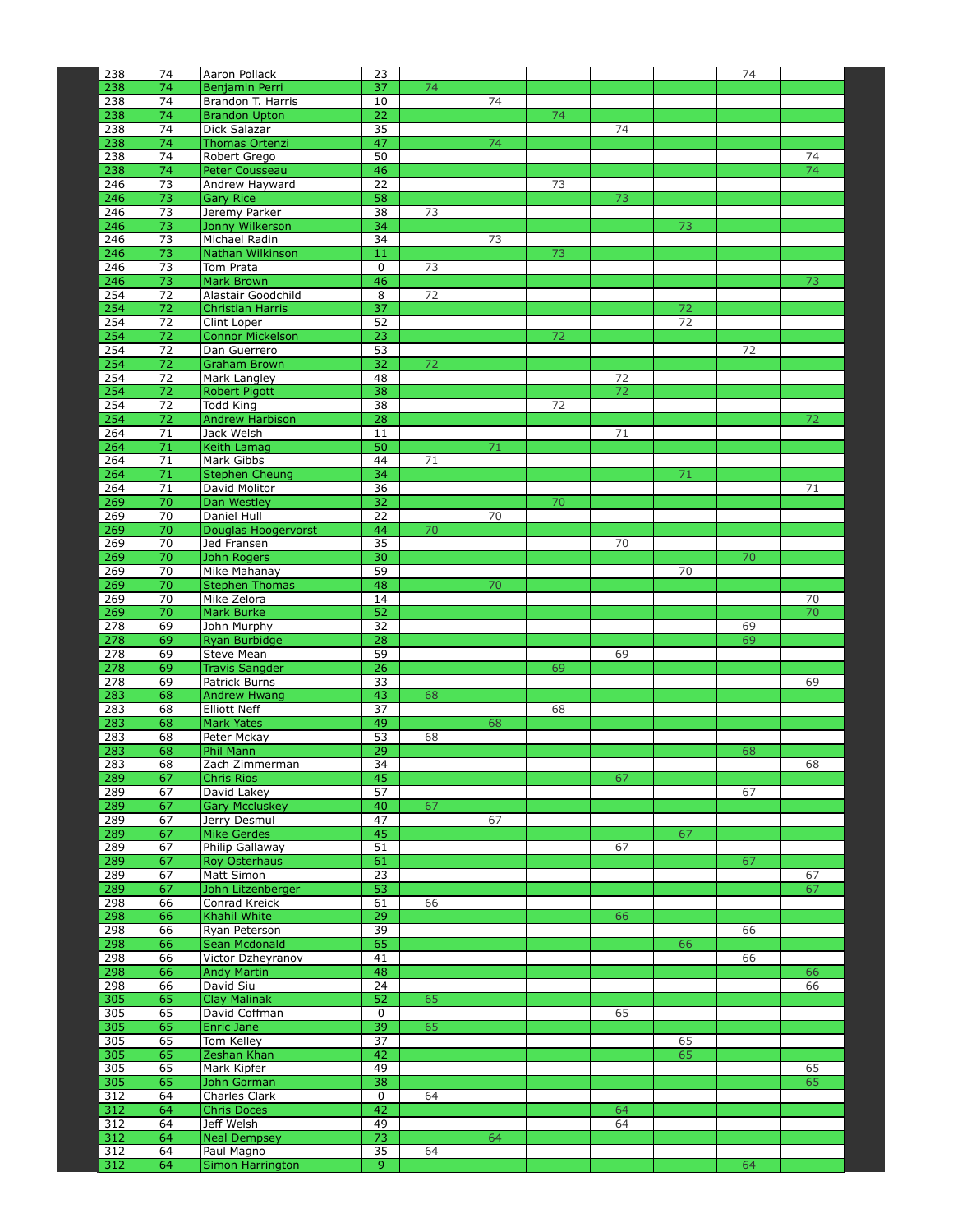| 312        | 64       | Tyler Pederson                          | 26              |          |    | 64 |    |    |    |          |
|------------|----------|-----------------------------------------|-----------------|----------|----|----|----|----|----|----------|
| 312        | 64       | <b>Robert Ali</b>                       | 24              |          |    |    |    |    |    | 64       |
| 312        | 64       | Earl Fenstermacher                      | 65              |          |    |    |    |    |    | 64       |
| 321        | 63       | <b>Brian Credeur</b>                    | 41              |          | 63 |    |    |    |    |          |
| 321<br>321 | 63<br>63 | Charles Manning<br>Cuong Vu             | 58<br>25        |          |    |    | 63 |    | 63 |          |
| 321        | 63       | Jason Connell                           | 41              |          |    |    |    | 63 |    |          |
| 321        | 63       | Jonathan Kestin                         | 33              | 63       |    |    |    |    |    |          |
| 321        | 63       | Josh Hoover                             | 27              |          |    |    |    |    | 63 |          |
| 321        | 63       | <b>St Clair Forward Woodson</b>         | 43              |          |    | 63 |    |    |    |          |
| 321        | 63       | Ted Coulson                             | 0               |          |    |    |    |    |    | 63       |
| 329        | 62       | <b>Charles Saguil</b>                   | 30              |          | 62 |    |    |    |    |          |
| 329<br>329 | 62<br>62 | John Barnhardt<br>John Brondello        | 46<br>44        | 62       |    | 62 |    |    |    |          |
| 329        | 62       | Jon Baker                               | 53              |          |    |    | 62 |    |    |          |
| 329        | 62       | Karl Mattson                            | 32              |          |    |    |    |    | 62 |          |
| 329        | 62       | Tim Wiess                               | 33              |          |    |    |    | 62 |    |          |
| 329        | 62       | <b>Donal Fennessy</b>                   | 50              |          |    |    |    |    |    | 62       |
| 336        | 61       | Adam Zitnik                             | 30              |          |    |    | 61 |    |    |          |
| 336        | 61<br>61 | <b>Brendan Brophy</b>                   | 36<br>50        | 61       |    |    |    |    |    |          |
| 336<br>336 | 61       | James Carroll<br><b>Keller Matthews</b> | 57              | 61       | 61 |    |    |    |    |          |
| 336        | 61       | Matt Glew                               | 35              |          |    | 61 |    |    |    |          |
| 336        | 61       | Benjamin Jergens                        | 52              |          |    |    |    |    |    | 61       |
| 342        | 60       | Amam Mijhawan                           | $\overline{28}$ |          | 60 |    |    |    |    |          |
| 342        | 60       | <b>Bob Frostad</b>                      | 49              |          |    |    |    | 60 |    |          |
| 342        | 60       | Conrad Meyer                            | 24              |          |    |    |    | 60 |    |          |
| 342        | 60       | Dan Merino                              | 43              |          |    |    |    |    | 60 |          |
| 342<br>342 | 60<br>60 | Marty Gordon<br>Phil Ullrich            | 54<br>46        | 60       |    | 60 |    |    |    |          |
| 342        | 60       | Ryan Durand                             | 30              |          |    |    |    |    | 60 |          |
| 349        | 59       | <b>Aaron Norman</b>                     | $\overline{37}$ |          |    | 59 |    |    |    |          |
| 349        | 59       | Chris Iorg                              | 37              |          | 59 |    |    |    |    |          |
| 349        | 59       | <b>Greg Miller</b>                      | 41              |          |    |    |    | 59 |    |          |
| 349        | 59       | James Keyes                             | 52              |          |    |    |    |    | 59 |          |
| 349        | 59       | <b>Trent Peterson</b>                   | 32              |          |    |    |    |    | 59 |          |
| 349<br>349 | 59<br>59 | Mark Lemaster<br><b>Eric Sommers</b>    | 50<br>44        |          |    |    |    |    |    | 59<br>59 |
| 356        | 58       | Asa Jackson                             | 28              | 58       |    |    |    |    |    |          |
| 356        | 58       | <b>Conor Foley</b>                      | 29              |          |    |    |    |    | 58 |          |
| 356        | 58       | Geoff Wolf                              | 43              | 58       |    |    |    |    |    |          |
| 356        | 58       | <b>Kyle Loucks</b>                      | 29              |          |    |    |    |    | 58 |          |
| 356        | 58       | Mark Garka                              | 50              |          |    | 58 |    |    |    |          |
| 356        | 58       | <b>Matt Penrose</b>                     | 54              |          |    |    |    | 58 |    |          |
| 356<br>356 | 58<br>58 | Richard Wynn<br>Eric George             | 39<br>34        |          |    |    | 58 |    |    | 58       |
| 356        | 58       | Ram Shankar Siva Kumar                  | 25              |          |    |    |    |    |    | 58       |
| 365        | 57       | David Reeder                            | 56              | 57       |    |    |    |    |    |          |
| 365        | 57       | Ryan Smith                              | 35              |          |    |    |    |    | 57 |          |
| 365        | 57       | Stephen Walli                           | 54              |          |    |    |    | 57 |    |          |
| 365        | 57       | <b>Tyler Whitaker</b>                   | 29              |          |    |    |    |    | 57 |          |
| 365        | 57       | <b>Somesh Dubey</b>                     | $\overline{34}$ |          |    |    |    |    |    | 57       |
| 365<br>371 | 57<br>56 | Jeff Cheatham<br>Drew Larson            | 40<br>43        |          |    |    |    | 56 |    | 57       |
| 371        | 56       | <b>Elliott Szoke</b>                    | 12              |          |    |    |    | 56 |    |          |
| 371        | 56       | Mark Albonizio                          | 37              | 56       |    |    |    |    |    |          |
| 371        | 56       | Robert Greaves                          | 28              |          |    |    |    |    | 56 |          |
| 371        | 56       | Steve Weldon                            | 62              |          |    |    | 56 |    |    |          |
| 371        | 56       | Alfonso Gonzalez                        | 47              |          |    |    |    |    |    | 56       |
| 371        | 56       | Charles Ward                            | 46              |          |    |    |    |    |    | 56       |
| 378<br>378 | 55<br>55 | Nicholas Mescher<br>Shai Bassli         | 11<br>42        |          |    |    |    | 55 | 55 |          |
| 378        | 55       | Bryan Sands                             | 40              |          |    |    |    |    |    | 55       |
| 378        | 55       | <b>Marcus Rich</b>                      | 30              |          |    |    |    |    |    | 55       |
| 382        | 54       | Adam Eckes                              | 32              |          |    |    | 54 |    |    |          |
| 382        | 54       | Marc Moisi                              | 36              | 54       |    |    |    |    |    |          |
| 382        | 54       | Mark Clark                              | 58              |          |    |    |    | 54 |    |          |
| 382        | 54       | Yuriy Babadzhanov                       | 50              |          |    |    |    | 54 |    |          |
| 382<br>387 | 54<br>53 | Dave Bridgeman<br><b>Bryan Howie</b>    | 66<br>33        | 53       |    |    |    |    |    | 54       |
| 387        | 53       | Daniel Peterson                         | 25              |          |    |    |    |    | 53 |          |
| 387        | 53       | <b>Edward Priest</b>                    | 38              | 53       |    |    |    |    |    |          |
| 387        | 53       | Jeff Sherman                            | 52              |          |    |    |    | 53 |    |          |
| 387        | 53       | Max Davatos                             | 40              |          |    |    | 53 |    |    |          |
| 387        | 53       | Scott Forbes                            | 40              |          |    |    |    | 53 |    |          |
| 387        | 53       | <b>Christopher Pickert</b>              | 46              |          |    |    |    |    |    | 53       |
| 394        | 52<br>52 | Charlie Clark                           | 27<br>51        | 52<br>52 |    |    |    |    |    |          |
| 394<br>394 | 52       | <b>Frank Bekker</b><br>Jacob Mccoy      | 33              |          |    |    |    |    | 52 |          |
| 394        | 52       | Joe Davies                              | 15              |          |    |    |    | 52 |    |          |
|            |          |                                         |                 |          |    |    |    |    |    |          |